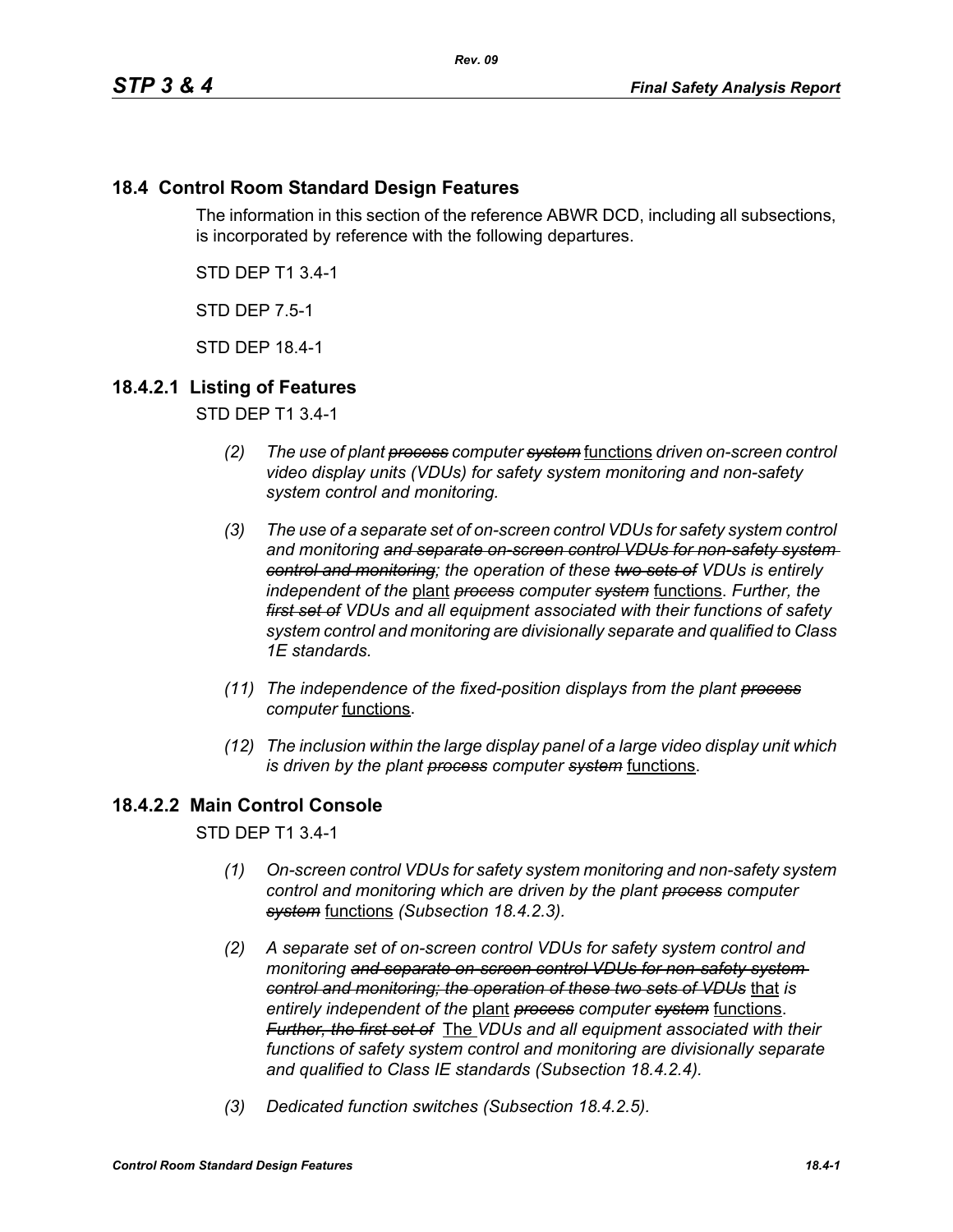#### STD DEP 18.4-1

*The main control console is also equipped with a limited set of dedicated displays for selected functions (e.g., the Standby Liquid Control System and the synchronization of the main generator to the electrical grid).*

#### **18.4.2.3 VDUs Driven by Plant** *Process Computer* **Functions** *Driven VDUs*

STD DEP T1 3.4-1

*A set of onscreen control VDUs is incorporated into the main control console design to support the following activities:*

- *(1) Monitoring of plant systems, both safety and non-safety nonsafety-related*
- *(2) Control of non-safety system components*
- *(3) Presentation of system and equipment alarm information*

*This set of VDUs is driven by the plant process computer system* functions. *Thus, data collected by the* plant *process computer* functions *is available for monitoring on these VDUs. All available display formats can be displayed on any of these VDUs.*

#### **18.4.2.4 VDUs Independent of Plant** *Process Computer* **Functions** *Independent VDUs*

STD DEP T1 3.4-1

*A set of VDUs which are independent of the* plant *process computer* functions *are also installed on the main control console. These VDUs are each driven by independent processors. They are divided into two subsets:*

- *(1) The first subset consists of those These VDUs which are dedicated, divisionally separated devices. The VDUs in this group can only be used for monitoring and control of equipment within a given safety division. The VDUs are qualified, along with their supporting display processing equipment, to Class 1E standards.*
- *(2) The second subset of process computer independent VDUs are used for monitoring and control of non-safety plant systems. The VDUs in this subset are not qualified to Class 1E equipment standards.*

#### **18.4.2.8 Fixed-Position Display**

#### STD DEP T1 3.4-1

*The fixed-position portion of the large display panel provides key plant information for viewing by the entire control room staff. The dynamic display elements of the fixed position displays are driven by dedicated microprocessor-based controllers which are independent of the plant process computer system* functions.